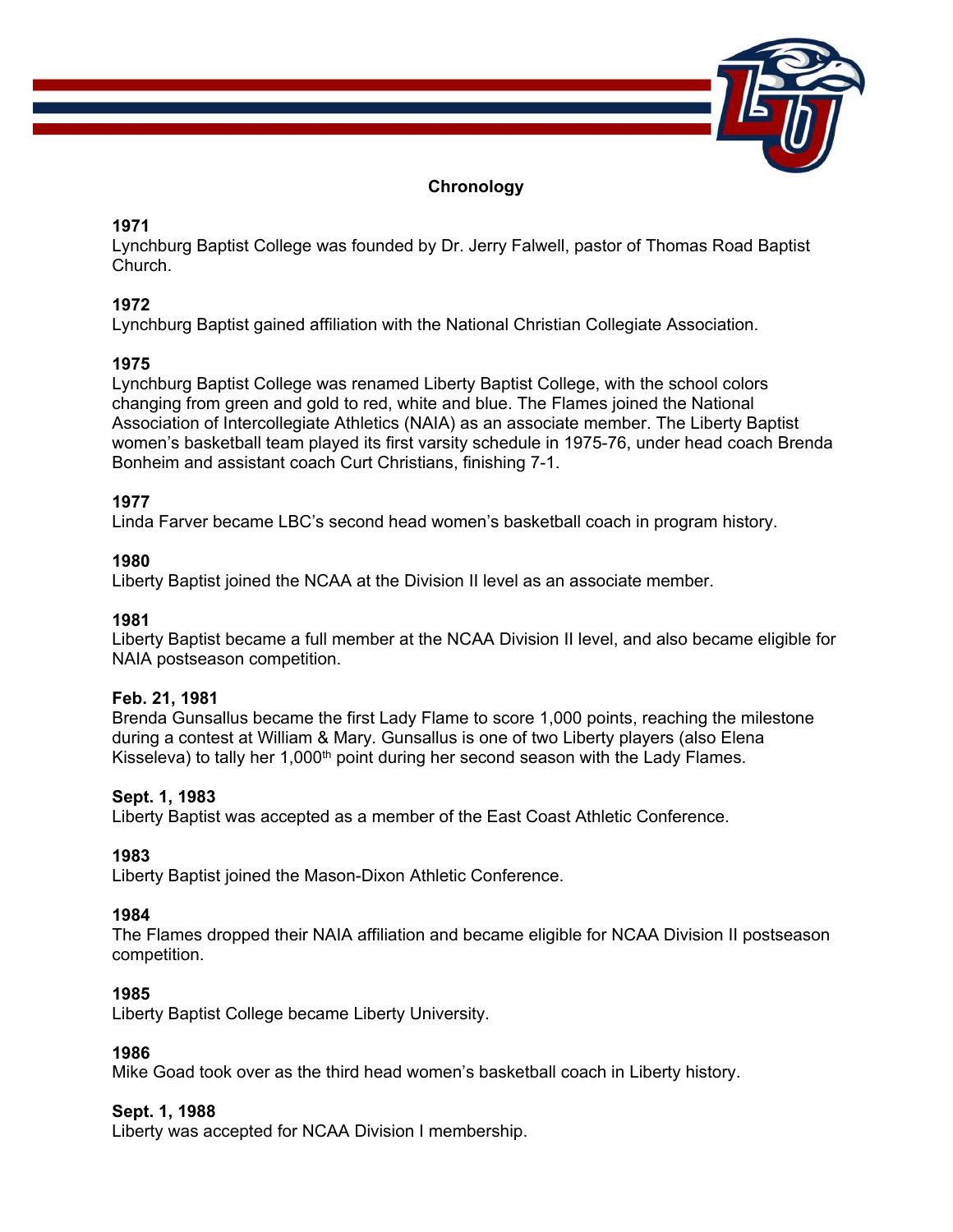### **Nov. 27, 1988**

Liberty defeated Maryland-Eastern Shore, 83-56, at the VCU Thanksgiving Tournament, marking the Lady Flames' first NCAA Division I triumph.

### **1989**

Sue Kelly took the reins as the fourth head women's basketball coach in program history.

### **1990**

Rick Reeves became the fifth head women's basketball coach in program history.

### **Dec. 7, 1990**

Liberty played its first game at the Vines Center, an 86-74 loss to ETSU.

### **July 1, 1991**

Liberty became an official member of the Big South Conference.

# **1992**

Liberty began playing all of its home games at the Vines Center.

### **March 1, 1997**

Liberty beat UNC Greensboro by an 89-82 count at the Vines Center to win its first-ever Big South Championship title.

#### **March 14, 1997**

The Lady Flames lost to host Old Dominion, 102-52, in their first trip to the NCAA Division I Tournament.

#### **Feb. 28, 1998**

Liberty won its program and conference-record  $28<sup>th</sup>$  consecutive game, defeating UNC Asheville, 65-53, for the program's second Big South Championship.

#### **March 14, 1998**

The Lady Flames faced eventual national champion Tennessee in the first round of the NCAA Tournament. The matchup marked the first time in tournament history two undefeated teams squared off.

#### **June 8, 1999**

Carey Green was named the sixth head women's basketball coach in program history.

#### **Feb. 3, 2000**

Elena Kisseleva broke the Big South Conference's all-time scoring record by tallying her 2,021th point during a 73-37 home win over High Point. She finished her career with 2,154 points.

### **Nov. 26, 2002**

The Lady Flames' 77-69 overtime victory over No. 23 Virginia at the Vines Center marked the team's first-ever win over a Top 25 opponent in program history.

#### **2004**

Katie Feenstra became the Lady Flames' first All-American, earning honorable mention Associated Press All-America accolades.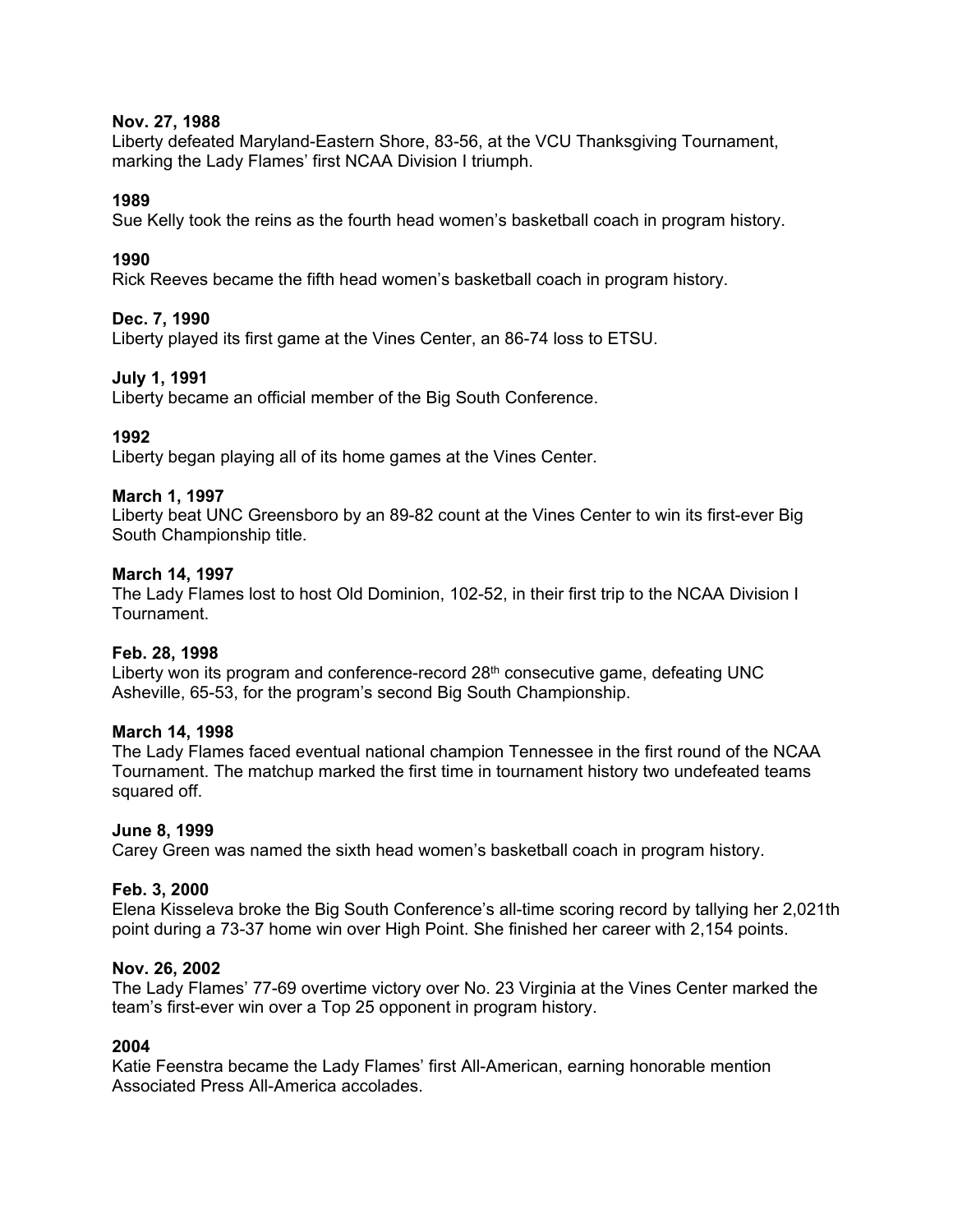#### **March 20, 2005**

Liberty upset No. 4-seeded Penn State, 78-70, for the Lady Flames' first-ever NCAA Tournament victory.

### **March 22, 2005**

The Lady Flames knocked off No. 5 seed DePaul by an 88-79 margin to reach the "Sweet 16."

## **April 16, 2005**

Liberty graduate Katie Feenstra was selected by the Connecticut Sun with the No. 8 pick of the WNBA Draft's opening round. She was then dealt to the San Antonio Silver Stars the same day.

### **Feb. 18, 2006**

Liberty's 62-53 home win over High Point made Carey Green the winningest women's basketball coach in Big South history with 159 victories.

### **March 16, 2008**

Liberty defeated Radford, 66-65, in the Big South Championship title game, giving the Lady Flames their 11<sup>th</sup> Big South title. Megan Frazee's game-winning shot from close range with  $0.3$ seconds remaining enabled the Lady Flames to tie the school single-season record with their  $28<sup>th</sup>$  win.

### **April 9, 2009**

Liberty graduate Megan Frazee was taken by the San Antonio Silver Stars with the No. 14 pick of the WNBA Draft (first pick of the second round).

#### **May 28, 2009**

The Lady Flames' run of 10 consecutive Big South championships, between the 1996-97 and 2005-06 seasons, was named the No. 1 moment in the Big South Conference's first 25 years of existence.

#### **June 2, 2011**

Elena (Kisseleva) Bengds was the first Liberty women's basketball player to be inducted into the Big South Hall of Fame.

#### **Feb. 4, 2012**

Avery Warley pulled down her  $1,128<sup>th</sup>$  career rebound during a triumph at Campbell, eclipsing the Big South Conference all-time rebounding record. She finished her career with a conference-best 1,282 boards.

#### **May 20, 2012**

Liberty graduate Avery Warley made her WNBA debut with the Phoenix Mercury, after making the team as an undrafted free agent.

#### **June 30, 2018**

Liberty wrapped up its successful 27-year run as a Big South Conference member with 16 Big South regular-season championships and 17 Big South Championship titles.

#### **July 1, 2018**

Liberty became an official member of the ASUN Conference.